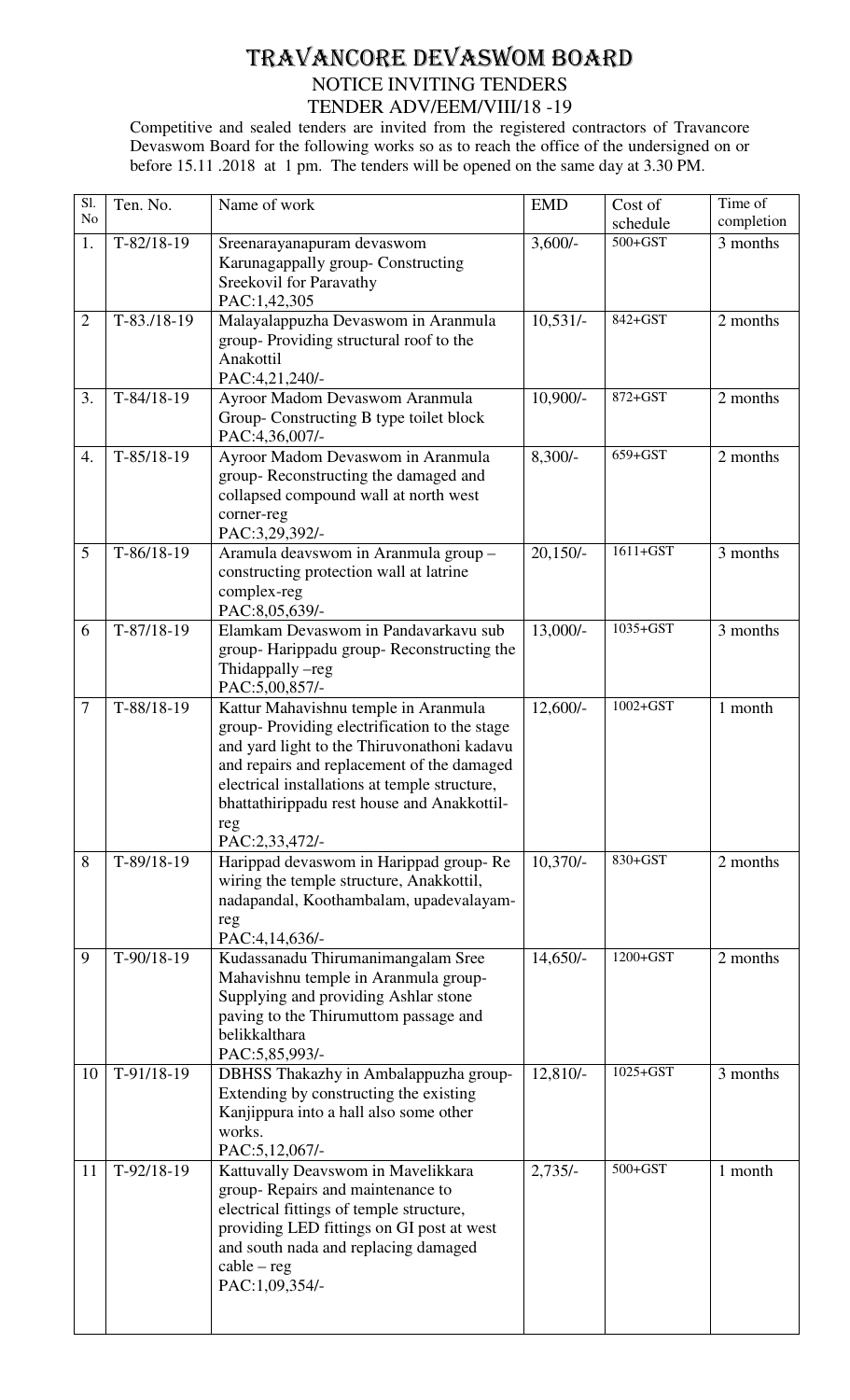| 12 | $T-93/18-19$  | Ezhumattor Ela Mahadevar Devaswom in<br>Thiruvalla group- repairs and maintenance<br>to the temple structure<br>PAC:4,66,522/-                                                                | 11700/-    | 933+GST     | 3 months |
|----|---------------|-----------------------------------------------------------------------------------------------------------------------------------------------------------------------------------------------|------------|-------------|----------|
| 13 | $T-94/18-19$  | Kaipuzha Devaswom in Aranmula group -<br>Re-constructing collapsed compound wall<br>north east corner-reg<br>PAC:1,54,923/-                                                                   | $4000/-$   | $500 + GST$ | 1 month  |
| 14 | $T-95/18-19$  | Kudassanadu Thirumanimangalam Sree<br>Mahavishnu temple in Aranmula group-<br>Supplying and providing ashlar stone<br>paving to the Thirumuttom passage and<br>Belickalpura<br>PAC:4,28,867/- | $10,800/-$ | 858+GST     | 3 months |
| 15 | $T-96/18-19$  | Keezhoormadam Devaswom in Aranmula<br>group - Digging a new well-reg<br>PAC:90,700/-                                                                                                          | $2,300/-$  | 300+GST     | 1 months |
| 16 | $T-97/18-19$  | Kudasanadu Thirumanimangalam<br>Devaswom in Aranmula group -<br>Constructing Kanikkamandapom - reg<br>(Retender)<br>PAC:1,79,603/-                                                            | $5,000/-$  | $500 + GST$ | 2 months |
| 17 | $T-98/18-19$  | Aranmula devaswom in Aranmula group-<br>R&M to the Balabhadrarama sreecovil and<br>Refixing the ashlar flooring -reg(Retender)<br>PAC:2,67,915/-                                              | $6700/-$   | $540+GST$   | 3 months |
| 18 | T-99/18-19    | Kamapuram devaswom in Ambalappuzha<br>group-Repairs and maintenance to<br>Nalambalam outside vilakkazhy and<br>elamthil – revised estimate (Re tender)<br>PAC: 8,84,009/-                     | $22,100/-$ | 1768+GST    | 4 months |
| 19 | T-100/18-19   | Malayalappuzha devaswom Aranmula<br>group-Repairs and maintenance of the<br>existing CCTV<br>PAC:98,500/-                                                                                     | $2,500/-$  | $500 + GST$ | 10 days  |
| 20 | T-101/18-19   | Chengannur Devaswom Urgent repairs and<br>maintenance to the toilet block and clearing<br>the septic tank<br>PAC: 70,000/-                                                                    | $1,750/-$  | $500 + GST$ | 15 days  |
| 21 | $T-102/18-19$ | Assistant Engineer office Harippad and<br>Karunagappally Supply and installation of<br>Desktop computer for office use<br>PAC:96,004/-                                                        | $2,400/-$  | $500 + GST$ | 10 days  |
| 22 | $T-103/18-19$ | DBHSS Thakzhy in Ambalappuzha group-<br>Replacing the damage window shutter $-$ reg<br>PAC: 73,023/-                                                                                          | $1,850/-$  | $500 + GST$ | 15 days  |
| 23 | $T-104/18-19$ | Sreenarayanapuram in Karunagappally<br>group- Constructing Mandapom (retender)<br>PAC:6,16,856/-                                                                                              | $15,500/-$ | 1234 + GST  | 4 months |
| 24 | $T-105/18-19$ | Mullackal Devaswom in Ambalappuzha<br>Group - Reconstructing the Hanuman covil<br>casuality occurred due to fallen down<br>banyan tree-reg<br>PAC :4,45,698/-                                 | $11,150/-$ | 895+GST     | 6 months |
| 25 | $T-106/18-19$ | Deputy commissioner office, Harippad<br>group-Supply of Computer system and<br>photo copier etc-reg(Retender)<br>PAC:72,200/-                                                                 | $2,300/-$  | $500 + GST$ | 15 days  |
| 26 | T-107/18-19   | Sreekandan Sastha temple Kumaranchira<br>sub group- in Karunagappally group-<br><b>Constructing Thidappally</b><br>PAC:3,26,749/-                                                             | $8,200/-$  | $653+GST$   | 3 months |

| Date of tender-15.11.2018                                        | Sale of tender documents at 10 AM to 1 Pm<br>on $15.11$ .2018 |
|------------------------------------------------------------------|---------------------------------------------------------------|
| Last date and time of receipt of tender up 3 Pm on<br>15.11.2018 | Opening of tender at 3.30 pm on 15.11.2018                    |